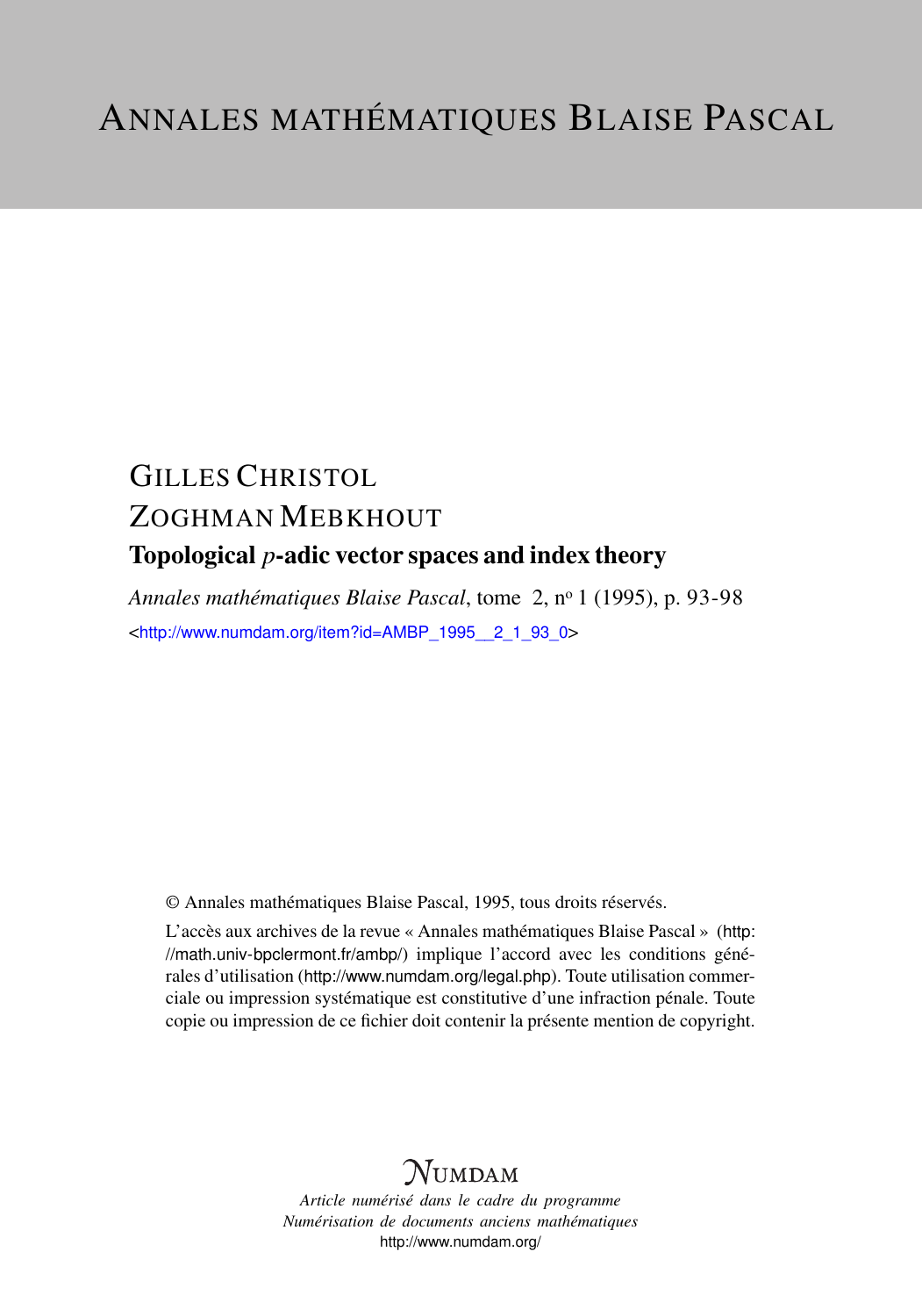Ann. Math. Blaise Pascal, Vol. 2, N° 1, 1995, pp.93-98

## TOPOLOGICAL P-ADIC VECTOR SPACES

## AND INDEX THEORY

## Gilles Christol and Zoghman Mebkhout

Abstract. This report is part of a work developed from Robba's ideas whose ultimate goal would be to obtain a general finiteness theorem for  $p$ -adic cohomology. The basic question is to prove existence of index for ordinary differential operators. Here we expose continuity properties of index. Although it is apparently of an algebraic nature, the difficulties of index theory are mainly analytic. In particular, it involves a great deal of topological vector spaces, far beyond mere Banach spaces theory. The aim of this report is to illustrate this fact.

#### 1991 Mathematics subject classification : 12H25

#### I Index and duality.

Let k be a complete ultrametric field, for instance  $k = \mathbb{C}$   $_p$ , let E be a k-vector space and  $u : E \to E$  a linear map.

**Definition.** The map u is said to have an *index* if both ker u and coker  $u = E / Im u$  are finite-dimensional. If so, set :

$$
\chi(u)=\chi(u,E)=\dim(\ker u)-\dim(\operatorname{coker} u)
$$

Let E be a (locally convex) topological k-vector space, let u be continuous and let  $E'$ be the (strong) dual of  $E$ .

Question. If u has an index does  $u$  has one ? If true, compare  $\chi(u)$  and  $\chi(u)$ .

The following facts are easy to verify :

 $\ker(\mathfrak{t}_u) = \text{Im}(u)$ <sup> $\perp$ </sup> is isomorphic to the dual of the space coker(u) endowed with the quotient topology.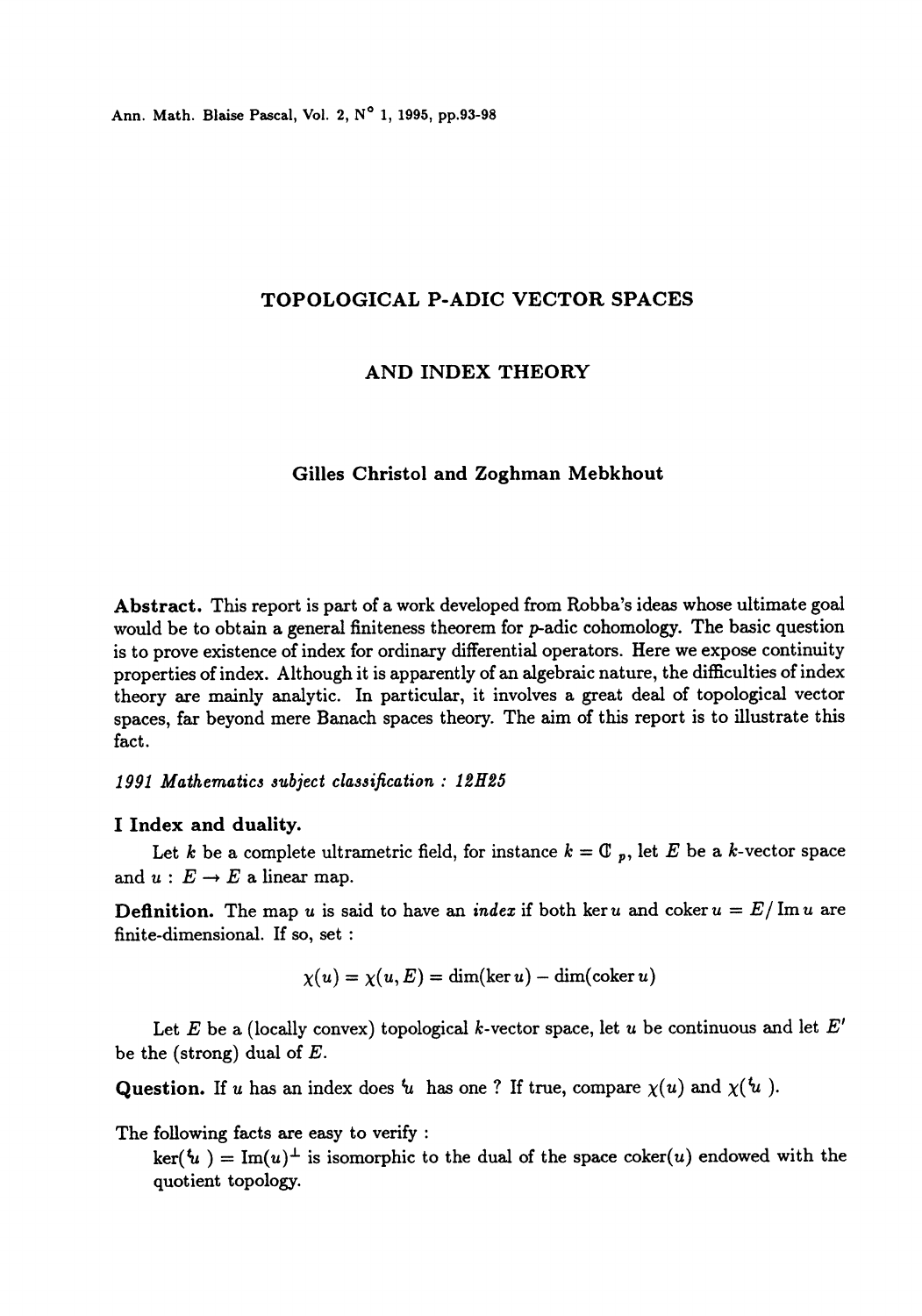#### G. Christol

The pairing  $(x, y) \stackrel{def}{=} (x, y)$  gives a canonical map coker $(u) \stackrel{i}{\rightarrow} (\ker u)'$ . To go further, a definition is needed :

**Definition.** The space  $E$  is said to have Banach's property if both conditions  $u$  continuous and coker  $u$  finite-dimensional imply that  $\text{Im } u$  is closed.

For instance, as already noticed by L. Schwarz, every Banach space has Banach's property (this is a straightforward consequence of the open map theorem applied to the map  $u \oplus \mathrm{Id} : E \times F \to E$  for some algebraic, but a priori not topological, supplementary  $F$  of  $\text{Im } u$ ).

**Proposition 1:** If E has Banach's property and if u has an index then  $\dim(\ker u) =$  $\dim(\text{coker } u)$  and  $\dim(\text{coker }^t u) \leq \dim(\ker u)$ . In other words,  $u$  has an index and  $\chi(u) + \chi(u) \leq 0$ .

**Proof:** By hypothesis,  $\text{Im } u$  is closed then

1) coker  $u$  is Hausdorff hence :

$$
\dim(\ker u') = \dim(\operatorname{coker} u)' = \dim(\operatorname{coker} u)
$$

2) The map coker( $u$ )  $\rightarrow$  (ker u)' is injective. Actually, let x in E. If its image  $\overline{x}$  in coker  $u$  belongs to ker *i* one has  $(x, y) = 0$  for *y* in ker *u*. Hence one can define *z* in  $(\text{Im } u)'$  by  $(z, u(y)) = (x, y)$ . As Im u is closed, z is the restriction of some element of E' also denoted by z. Then one has  $x = u(z)$  and  $\overline{x}=0$ .

Remarque. If Hahn-Banach theorem were true for k-vector spaces, one could also prove that  $i$  is onto. To bypass this difficulty, additional conditions are needed.

Corollary 2: If E is reflexive (E and E" topologically isomorphic) and both E and E' have Banach's property then u has an index if and only if  $u$  has an index. In that case  $\chi(u) + \chi(\mathbf{u}) = 0.$ 

**Proof:** By proposition 1 applied to u and  $u$ :

 $\dim(\ker u) = \dim(\text{coker } u),$ 

 $\dim(\text{coker }^t u) = \dim(\text{ker }^{t} u) = \dim(\text{ker } u).$ 

## II Spaces.

For each  $r > 0$ , let  $H(r)$  be the ring of power series  $\sum_{n\geq 0} a_n x^n$  of  $k[[x]]$  which converge in the "closed" disk  $|x| \le r$  (of some enough large extension of k). The k-vector space  $H(r)$  is a Banach for the usual norm  $||f||_r = \max_{|x| \le r} |f(x)|$ .

Let  $K(r)$  be the ring of Laurent series  $\sum_{n<0}a_nx^n$  of  $\frac{1}{x}k[[\frac{1}{x}]]$  which converge in the "closed" disk centered at infinity  $|x| \ge r$  and which are zero at infinity. The k-vector space  $K(r)$  is a Banach for the norm  $||f|| = \max_{|x| \ge r} |f(x)|$ .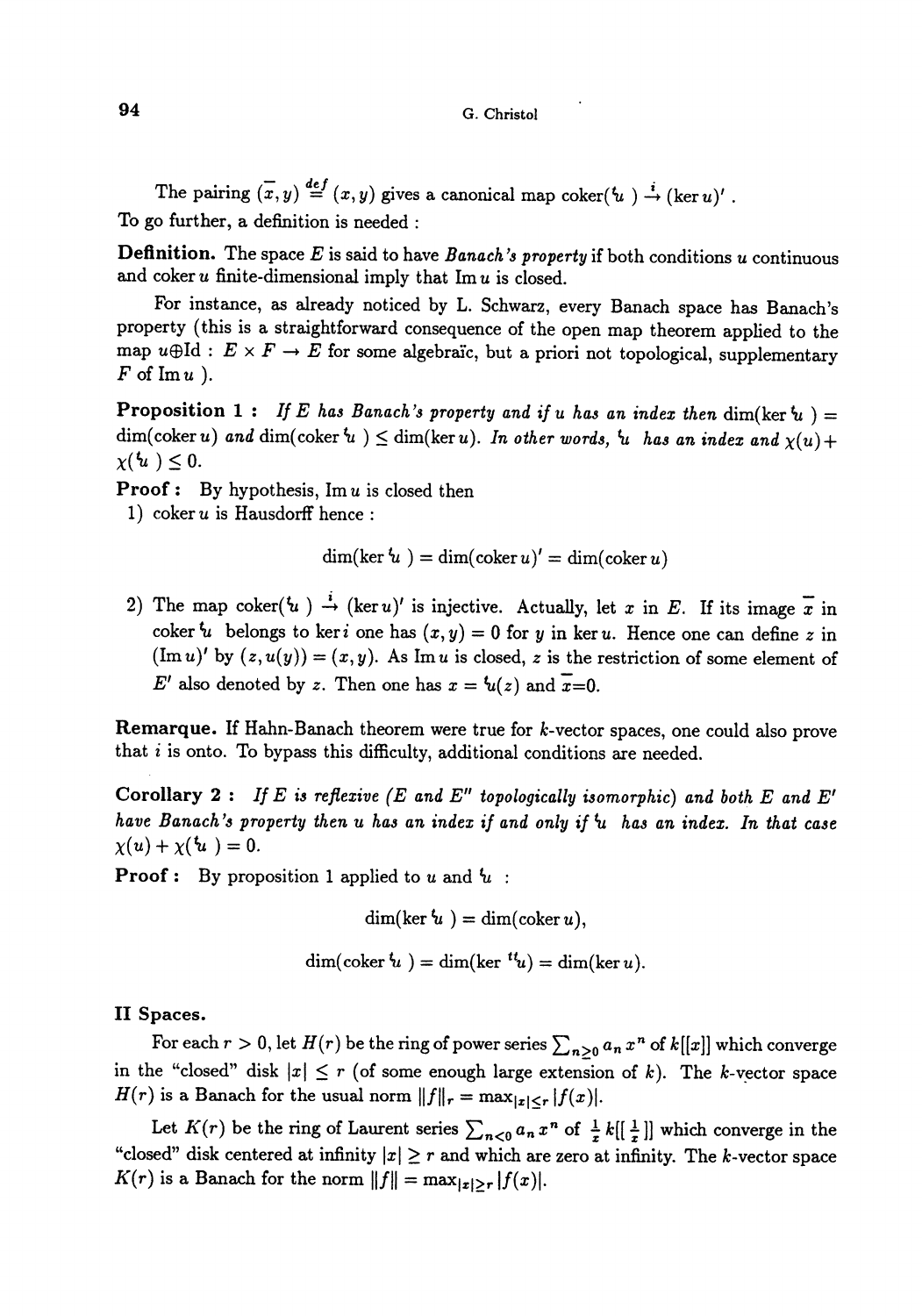Let  $\mathcal{A}(r)$  be the ring of power series  $\sum_{n\geq 0}a_n x^n$  of  $k[[x]]$  which converge in the "open" disk  $|x| < r$ . The relation :

$$
\mathcal{A}(r) = \bigcap_{s < r} H(s) = \lim_{n \in \mathbb{N}} H(r - \frac{1}{n})
$$

shows that  $\mathcal{A}(r)$  is a countable inverse limit of Banach spaces. Then it is a Frechet space<br>when endowed with inverse limit topology. This is the "usual" topology defined by the<br>family of norms  $\{\|\cdot\|_s\}_{s\leq r}$  and when endowed with inverse limit topology. This is the "usual" topology defined by the

Let  $\mathcal{H}^{\dagger}(r)$  be the ring of Laurent series  $f = \sum_{n<0} a_n x^n$  of  $\frac{1}{x} k[[\frac{1}{x}]]$  which converge in the disk  $s \leq |x|$  for some  $s < r$  (depending on f). The relation :

$$
\mathcal{H}^{\dagger}(r) = \bigcup_{s < r} K(s) = \varinjlim_{n \in \mathbb{N}} K(r - \frac{1}{n})
$$

shows that  $\mathcal{H}^{\dagger}(r)$  is a countable direct limit of Banach spaces. We will endow it with (locally convex) direct limit topology. Now, by definition of the direct limit topology, the canonical imbedement  $\mathcal{H}^{\dagger}(r) \to H(r)$  is continuous. Hence  $\mathcal{H}^{\dagger}(r)$  is an Hausdorff countable direct limit of Banach spaces, namely an  $LF$  space in the Grothendieck terminology [4].

Let  $\mathcal{R}(r)$  be the field of Laurent series  $f = \sum_{n \in \mathbb{Z}} a_n x^n$  of  $k[[x, \frac{1}{x}]]$  which converge in the annulus  $s \leq |x| < r$  for some  $s < r$  (depending on f). The Mittag-Leffler decomposition

$$
\mathcal{R}(r) = \mathcal{H}^{\dagger}(r) \oplus \mathcal{A}(r)
$$

defines the topology on  $\mathcal{R}(r)$  which is then an  $\mathcal{LF}$  space.

Theorem 3 [5] : The space  $A(r)$  is reflexive and its dual is  $\mathcal{H}^{\dagger}(r)$  for the pairing  $(\sum_{n\geq 0}a_n x^n, \sum_{n\geq 0}b_n x^{-n-1})=\sum_{n\geq 0}a_nb_n.$ 

So  $\mathcal{H}^{\dagger}(r)$  is both an  $\mathcal{LF}$  space and a  $\mathcal{DF}$  space (dual of Frechet [4]). Moreover, the space  $\mathcal{R}(r)$  is its one dual.

To conclude this section we recall two "classical" results :

Theorem 4: Every Frechet space has Banach's property.

Theorem 5 [4, page 200] : Every  $LF$  space has Banach's property.

In fact, the second one is written for real or complexe spaces. It is possible but rather tedious to verify that Hahn-Banach is not used in this long proof. Let take the opportunity to express the wish that this basic theorem and related ones take their deserved places in future account of topological spaces over an ultrametric field.

#### III Operators.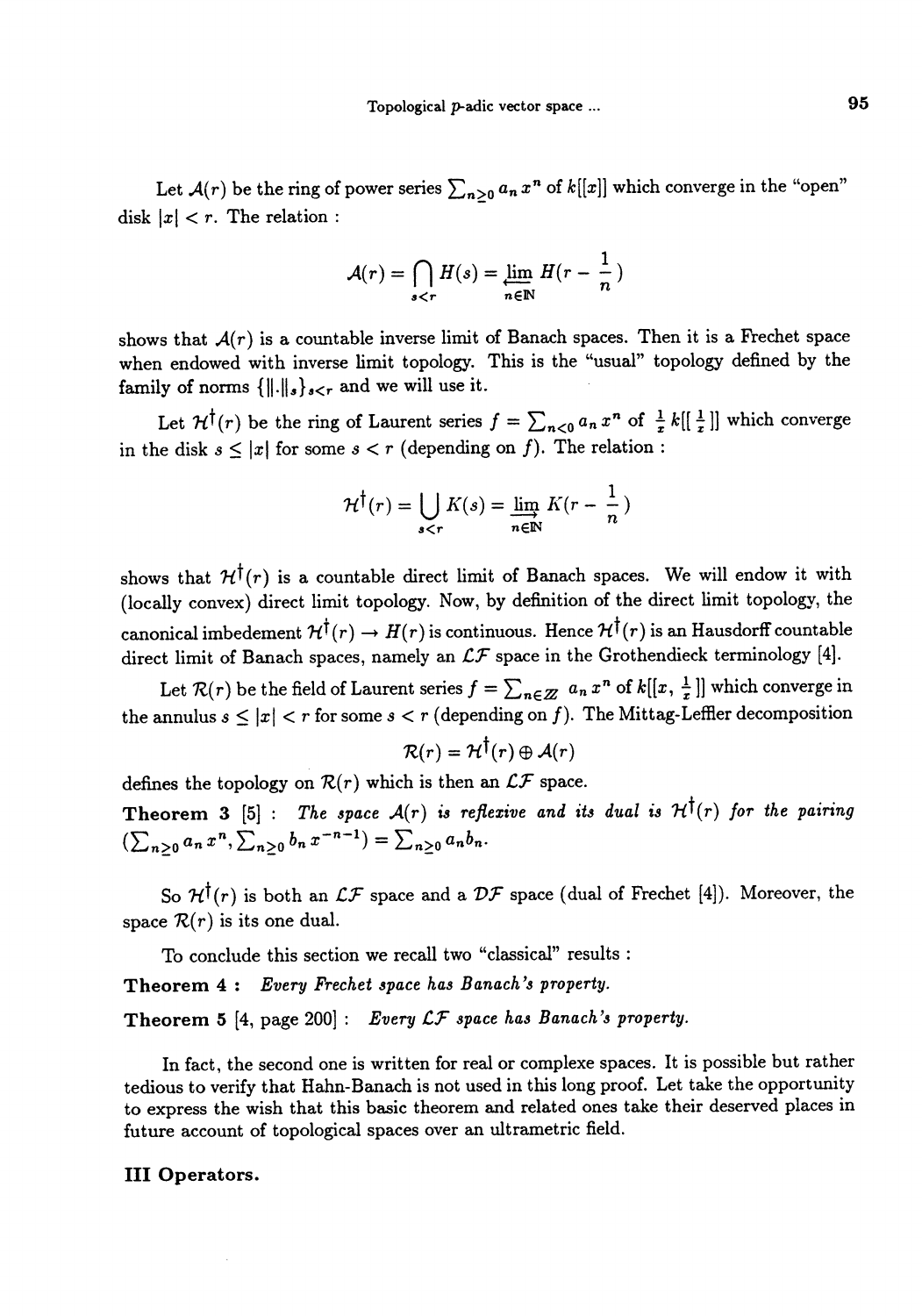#### G. Christol

Let D be the non-commutative ring  $K[x, \frac{d}{dx}]$  of (linear) differential operators with polynomial coefficients. The spaces  $\mathcal{A}(r)$ ,  $\mathcal{H}^{\dagger}(r)$  and  $\mathcal{R}(r)$  are stable by derivation. As  $\mathcal{A}(r)$  and  $\mathcal{R}(r)$  contain  $K[x]$ , they are D-modules for the scalar multiplication  $P f = P(f)$ . To define a D-module structure on  $\mathcal{H}^{\dagger}(r)$  one uses the exact sequence :

$$
0 \longrightarrow \mathcal{A}(r) \longrightarrow \mathcal{R}(r) \xrightarrow{\gamma} \mathcal{H}^{\dagger}(r) \longrightarrow 0 \tag{**}
$$

For f in  $\mathcal{H}^{\dagger}(r)$  and P in D we define the scalar multiplication by  $P f = \gamma(P(f))$ . Then  $(**)$  becomes an exact sequence of  $D$ -modules.

Any differential operator P acts continuously on the Banach spaces  $H(r)$  and  $K(r)$ . Hence it acts continuously on  $\mathcal{A}(r)$  and  $\mathcal{R}(r)$  and then on  $\mathcal{H}^{\dagger}(r)$ .

Basic facts : Let  $P = \sum_{i=0}^{d} a_i (\frac{d}{dx})^i$  be a differential operator of  $D$ . The following assertion are easy to check :

- A) ker(P,  $\mathcal{A}(r)$ ), ker(P,  $\mathcal{R}(r)$ ) and ker(P,  $\mathcal{H}^{\dagger}(r)$ ) are finite-dimensional and their dimensions are bounded by  $c(P) = d + \max_i \deg(a_i)$ .
- B) One has  $^{t}P = \sum_{i=0}^{d} (-\frac{d}{dx})^{i} a_i$  for the three dualities we defined (use the Leibnitz rule to rearrange the terms).

Now the following result is a particular case of corollary 2.

Corollary 6: A differential operator P has an index in  $A(r)$  if and only if the differential operator <sup>t</sup>P has an index in  $\mathcal{H}^{\dagger}(r)$ . If so  $\chi(P, \mathcal{A}(r)) + \chi(P, \mathcal{H}^{\dagger}(r)) = 0$ .

If one is only interested in the exitence of index, one can work on  $R$  as shown by the following result.

Proposition 7 : If an differential operator P has an index in  $R(r)$  then it has index both in  $A(r)$  and  $H^{\dagger}(r)$  and one has:

$$
\chi(P, \mathcal{R}(r)) = \chi(P, \mathcal{A}(r)) + \chi(P, \mathcal{H}^{\dagger}(r)) = \chi(P, \mathcal{A}(r)) - \chi^{\dagger}(P, \mathcal{A}(r))
$$

Proof : The short exact sequence (\*\*) gives rise to a long exact sequence :

$$
0 \longrightarrow \underline{\ker(P, \mathcal{A}(r))} \longrightarrow \underline{\ker(P, \mathcal{R}(r))} \longrightarrow \underline{\ker(P, \mathcal{H}^{\dagger}(r))} \longrightarrow
$$
  

$$
\longrightarrow \mathrm{coker}(P, \mathcal{A}(r)) \longrightarrow \underline{\mathrm{coker}(P, \mathcal{R}(r))} \longrightarrow \mathrm{coker}(P, \mathcal{H}^{\dagger}(r)) \longrightarrow 0
$$

where underlined spaces are finite-dimensional by hypothesis or by assertion A). Then the two remaining spaces are also finite-dimensional.

IV The Theorems.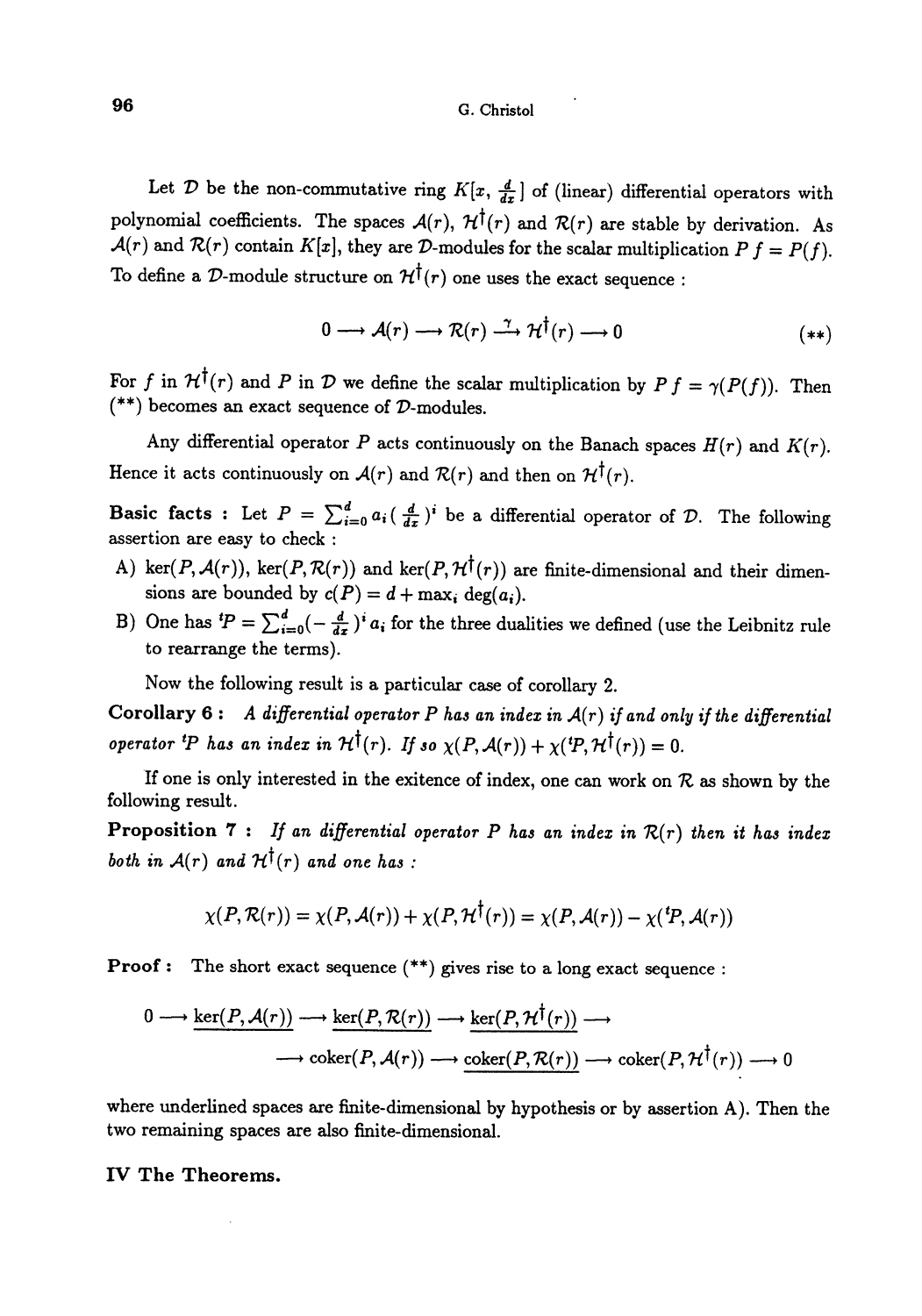We are now interested by the way the index varies with  $r$ .

Theorem 8 : Let  $r_n$  be a growing sequence with limit r and let P be a differential operator. If P has an index in  $\mathcal{H}^{\dagger}(r_n)$  for all n then it has an index in  $\mathcal{H}^{\dagger}(r)$  and  $\chi(P,\mathcal{H}^{\dagger}(r)) = \lim_{n\to\infty} \chi(P,\mathcal{H}^{\dagger}(r_n))$  (index being integers, that means  $\chi(P,\mathcal{H}^{\dagger}(r)) =$  $\chi(P, \mathcal{H}^{\dagger}(r_n))$  for n large enough).

**Proof :** (see [1]). As  $r_n \leq r_{n+1}$ , the canonical injection  $\mathcal{H}^{\dagger}(r_n) \to \mathcal{H}^{\dagger}(r_{n+1})$  has dense image. Then the map coker $(P, \mathcal{H}^{\dagger}(r_n)) \rightarrow \text{coker}(P, \mathcal{H}^{\dagger}(r_{n+1}))$ , between finitedimensional Hausdorff spaces, has dense image hence is onto. Therefore the sequence dim  $\left(\text{coker}(P, \mathcal{H}^{\dagger}(r_n)\right)$  is decreasing and the sequence dim  $\left(\text{coker}(P, \mathcal{H}^{\dagger}(r_n)\right)$  increasing and bounded by assertion A). Hence both are constant for  $n$  large enough. To conclude, suffice it to say that  $\mathcal{H}^{\dagger}(r) = \lim_{n \to \infty} \mathcal{H}^{\dagger}(r_n)$  and that lim is an exact functor.

Corollary 9 : Let  $r_n$  be a growing sequence with limit r and let P be a differential operator. If P has an index in  $\mathcal{A}(r_n)$  for all n then it has an index in  $\mathcal{A}(r)$  and  $\chi(P, \mathcal{A}(r)) =$  $\lim_{n\to\infty}\chi(P,\mathcal{A}(r_n)).$ 

**Proof:** By duality (see  $[1]$ ).

Remark : There are two obstructions to obtain a direct proof of the corollary 9. The first one is that lim is not an exact functor. This could be overpassed by means of a sophisticated version of Mittag-Leffler condition due to Grothendieck  $([3],$  III-0-13.2.4). The second and deeper one, is that the sequence dim (coker( $P$ ,  $\mathcal{A}(r_n)$ ) has no a priori reason to be bounded.

We'll explain elsewhere  $[2]$  how to define, for each real  $r$ , "*p*-adic exponents for the radius r" of the differential operator P. This definition is far too long to be given here. Then it will be possible to prove the folowing very deep result conjectured by Robba [6] :

**Theorem 10 [1,2]:** If p-adic exponents for the radius r of P are not Liouville neither have Liouville differences, then

- 1) P has an index in  $A(r)$ .
- 2)  $\chi(P, \mathcal{A}(r)) = \chi(\,^{t}P, \mathcal{A}(r)),$  hence  $\chi(P, \mathcal{R}(r)) = 0.$

## BIBLIOGRAPHY :

- [1] G. CHRISTOL, Z. MEBKHOUT : Sur le théorème de l'indice des équations différentielles p-adiques I, Ann. Inst. Fourier, 43 (1993) 1545-1574.
- [2] G. CHRISTOL, Z. MEBKHOUT : Sur le théorème de l'indice des équations différentielles p-adiques II, (en préparation).
- [3] A. GROTHENDIECK, J. DIEUDONNE : Eléments de Géométrie Algébrique, Publ. Math. IHES 11 (1961).
- [4] A. GROTHENDIECK : Espaces vectoriels topologiques, Sao Paulo (1954).